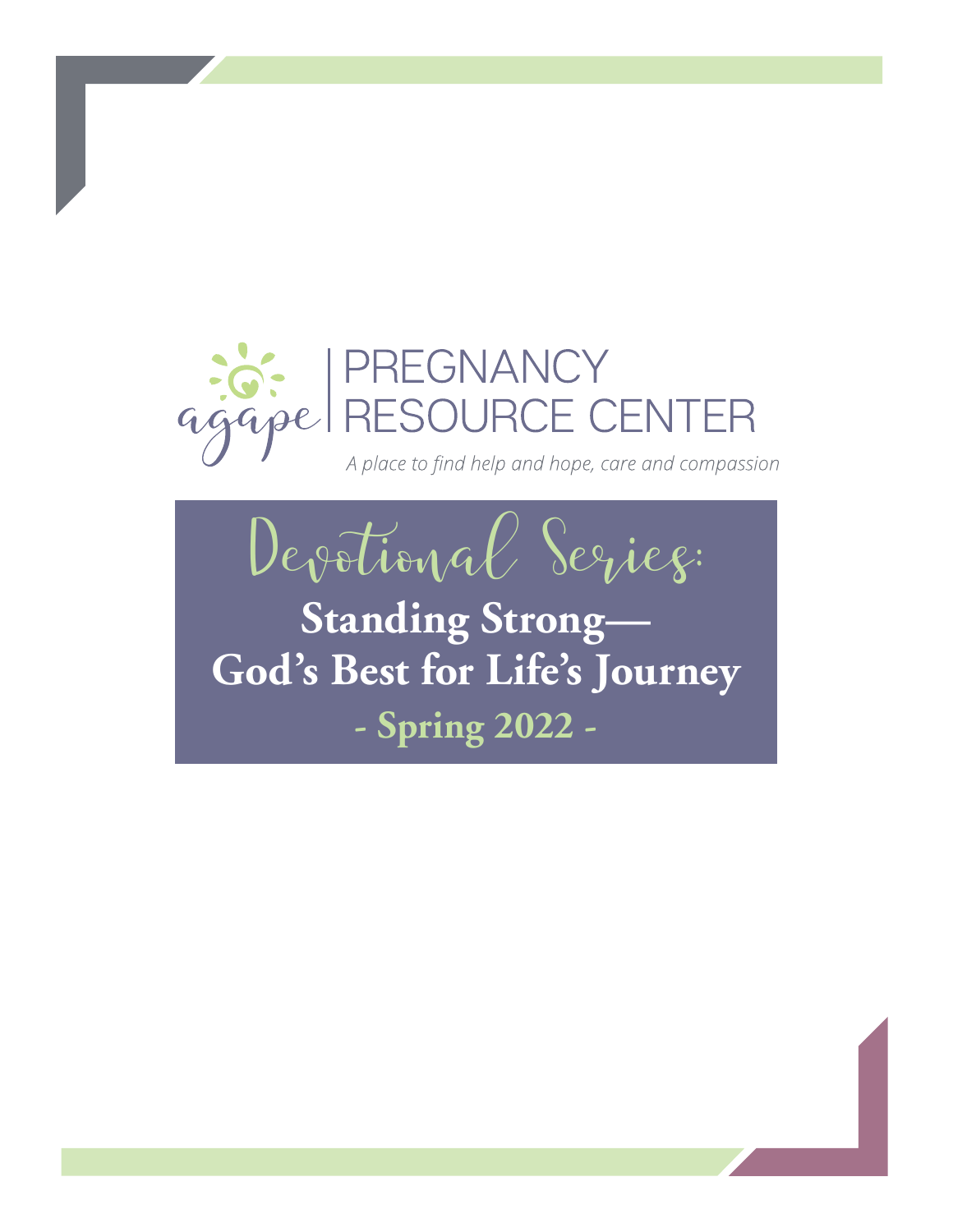# **Standing Strong Means to SURRENDER**

#### **LUKE 9:23**

*"And He said to all, "If anyone would come after Me, let him deny himself and take up his cross daily and follow Me."*

When I think about my position with Christ, I often reflect on this well-known picture by Thomas Blackshear.

This picture symbolizes to me that moment when we come to the end of ourselves, our resources, and our fleshly attempts to solve the issues in our lives. God then uses this as a platform to work on our behalf. But not only that… **we are forced to look at our reflection and see who we are and see who God really is.**

God often allows us to get to the very end of ourselves in our current situations. He watches us struggle until we come to the very end of everything…our strength, our fortitude, our hope, and even our ability to cope.

He wants us at the place where we finally conclude it's too much, where we just can't take it anymore. It's when we finally give up our reliance on our own strength that God is given the opportunity to take over and do His work, show His solution, and reveal His salvation.

*Just like the parable of the prodigal son, we as children are prone to wander and squander our time, our talents, our treasures, and the gift of the relationship that our heavenly Father freely gives. But as our God is a profoundly good Father, He* 



*allows us "what we want" and waits for our return. He does not wander. He does not change. He waits and loves us all the same.*

*You see, surrender sounds so vulnerable, so weak, so defeated…but, oh how very wrong that assessment is when we are speaking of our good Father.* 

*Surrender is like this picture. It is taking an honest look at who I am, a broken person who cannot stand, and is being held by the One Whose hands*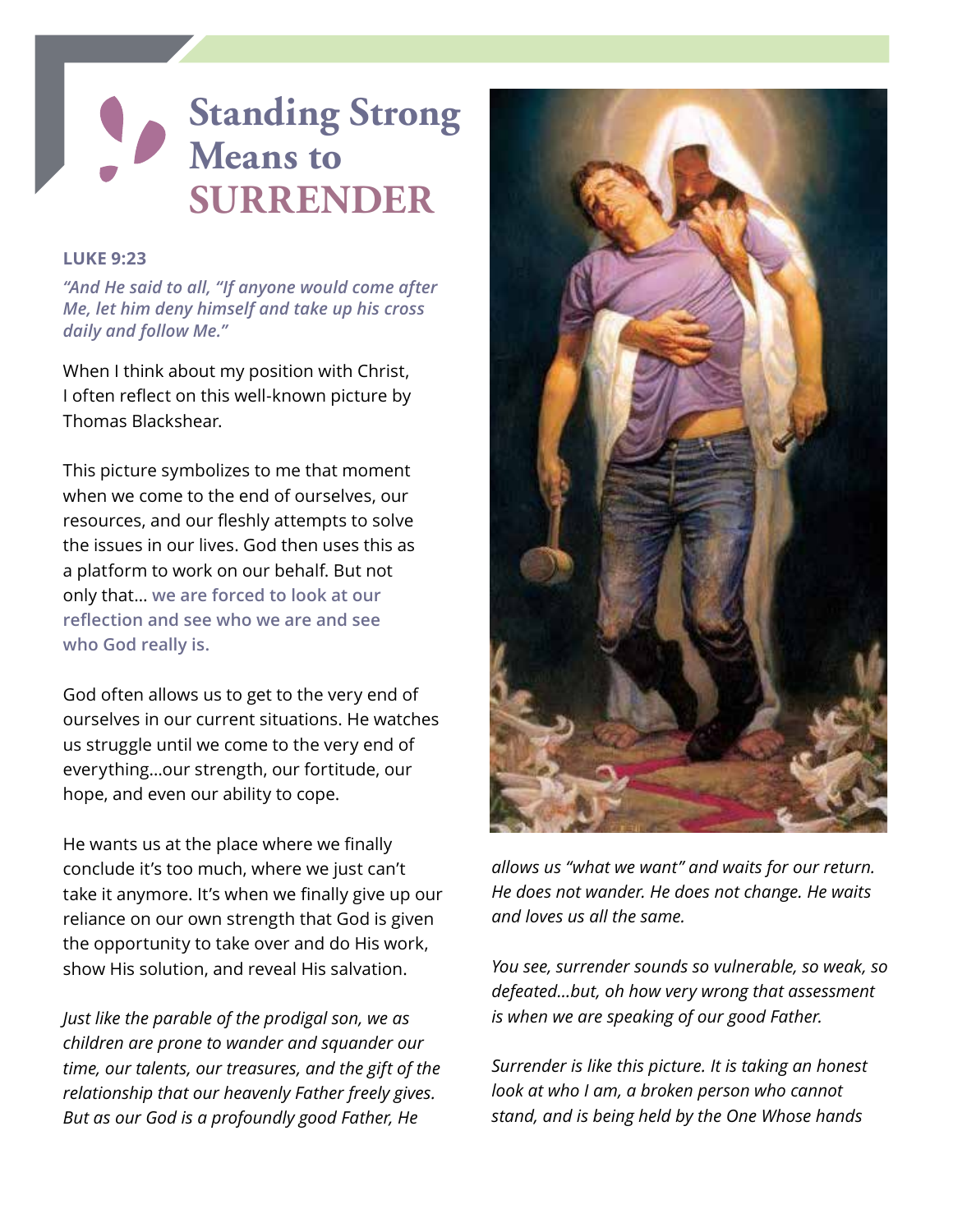*I pierced. It is looking at this One and saying: I will trust You; I will let You hold me- all of me- and heal every broken piece and mend every part of my broken heart. This is me giving my all to You and saying: hold me Jesus because I cannot do this on my own anymore.*

*Standing Strong through surrender is acknowledging that every bit of who I am is being overseen by every bit of who my God is.*

**Scripture Reading:** Luke 15: 11-32

**Worship Song:** "Hold On To Me" by Lauren Daigle https://bit.ly/HoldOn-LD



### **About the author**

Leanna Simpson is currently the executive director of Agape Pregnancy Resource Center. Her foremost passion is being a follower of Jesus Christ. It is out of this passion that she desires to provide opportunities for people to know and love Him more.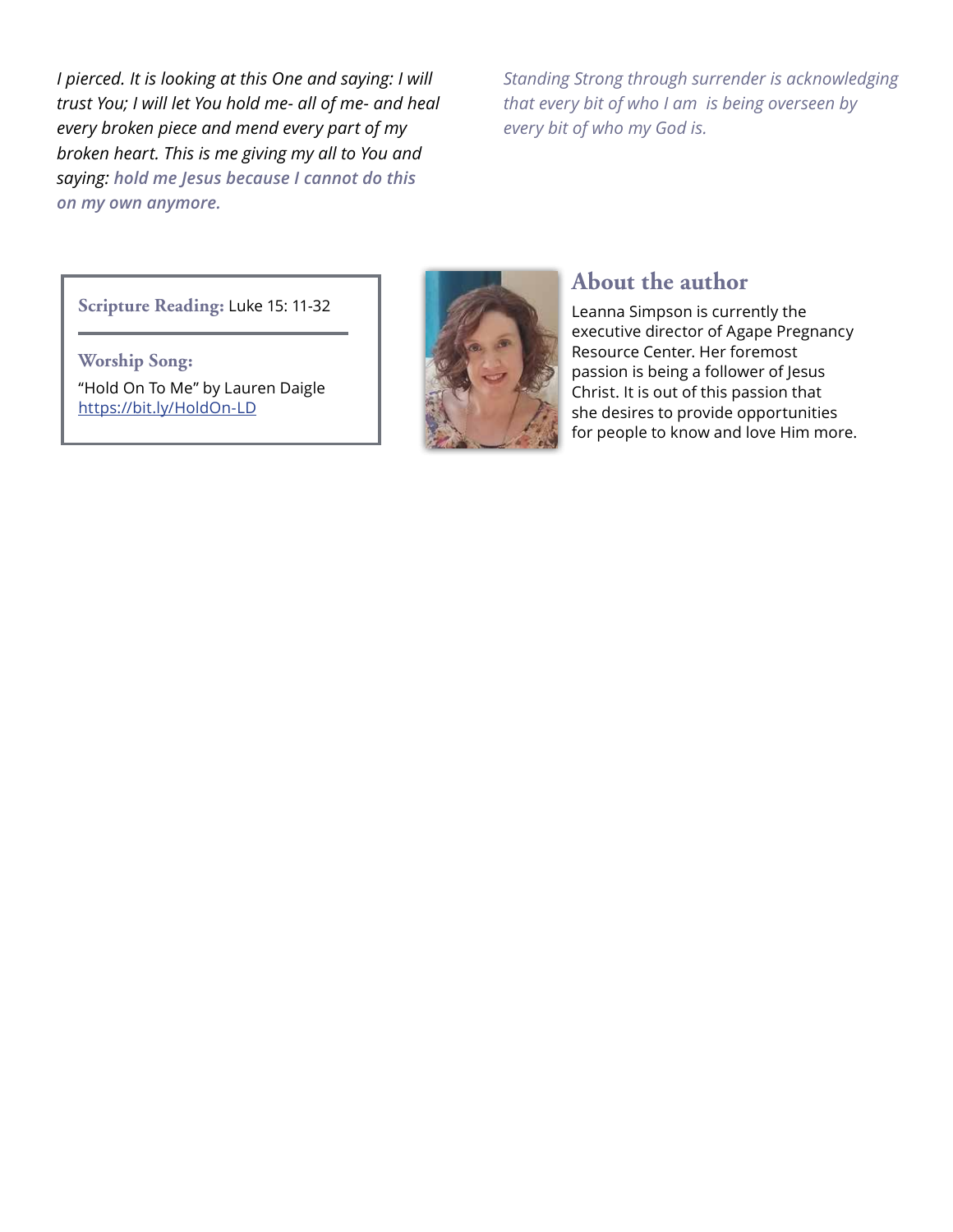

# **Standing Strong Means BEING PREPARED**

### **MARK 13:32-33**

*"No one knows the day or hour when these things will happen, not even the angels in heaven or the Son Himself. Only the Father knows. And since you don't know when that time will come, be on guard! Stay alert!"*

The Boy Scout motto is "Be prepared." Robert Baden-Powell, the English soldier who founded the Boy Scouts, wrote **"You are always in a state of readiness in mind and body to do your duty."**

On every camping trip, a scout's level of enjoyment is based upon the level of his preparation. Scouts who did not bring their uniform, tent, sleeping bag had nothing short of a miserable time. The scouts who had come prepared with the necessary tools have the best experience at every camping activity.

Preparation means to be: **Watchful, Awake, and Working.**

**A watchful life means that we are** *looking at the sky.* Living a life with our eyes focused "vertically" will ensure that we are continually anticipating the return of Christ and living a life reflective of this anticipation.

In Luke 12, Jesus tells a parable about preparing for the second coming. The parable states that the master is coming at any moment to receive the attendees for the banquet. The master received all who were ready for his banquet feast with open arms. Those who were not fully ready did not receive the full blessing. Those who were not ready at all were condemned.

#### **Being awake means that we are** *looking at*

*the cross.* Living a life with our eyes focused "horizontally" will ensure that we are continually learning and growing in our faith. This life r equires that we are continually placing ourselves under Biblical teaching and discipleship.

In 1 Corinthians 11, Paul states that we should mimic spiritual leadership that mimics Christ. When seeking mentors and leaders to disciple us, we should seek individuals that are showing overt evidence of Christ-like characteristics and knowledge of who Christ is.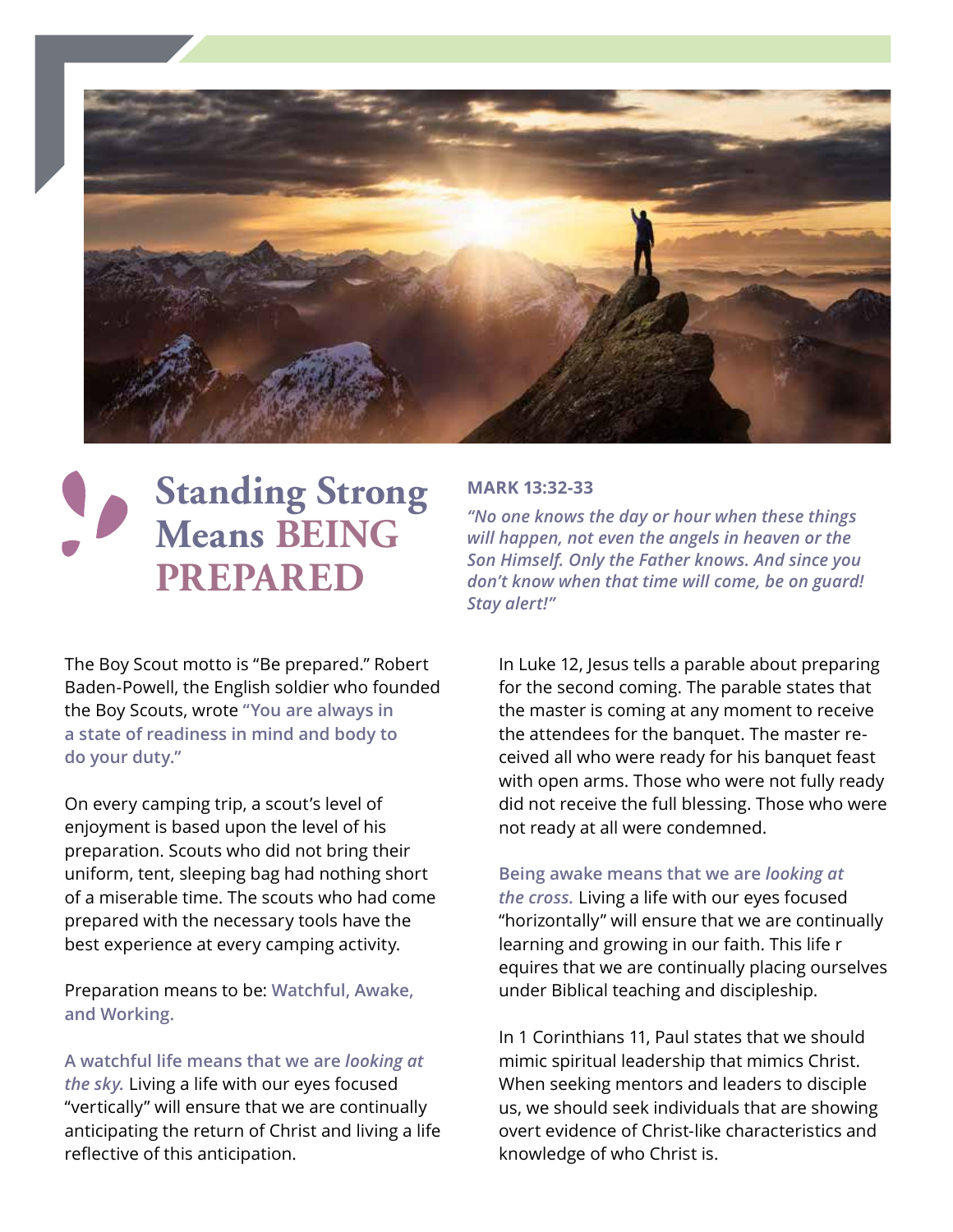**A life of working means** *serving and discipling others.* As we live a life of continual maturing and sanctification, we should become a living testimony of how God can transform a life to a reflection of Him.

In Matthew 28, Jesus says that we are to make disciples of all nations and teach all that He has commanded. He ends with this comforting phrase that He will indeed be with us until the end of the age. If we are doing the works of Christ, Christ is by our side every single step of the way.

Standing Strong through preparation means our anticipation to see Christ will grow, our reflection of Christ will grow, and the beauty of Christ will grow.

In the Chronicles of Narnia, C.S. Lewis writes:

**"Aslan" said Lucy "you're bigger." "That is because you are older, little one," answered he.**

**"Not because you are?" "I am not. But every year you grow, you will find me bigger."**

**Scripture Readings:** Matthew 24:45-51 Luke 12: 13-21, 35-40

**Worship Song:** "The Lion and the Lamb" by Big Daddy Weave https://bit.ly/LionLamb-BDW



## **About the author**

Dawson Simpson is currently beginning his senior year in college and seeking God's leading in his life. His passion is to see God glorified through the testimony of His people.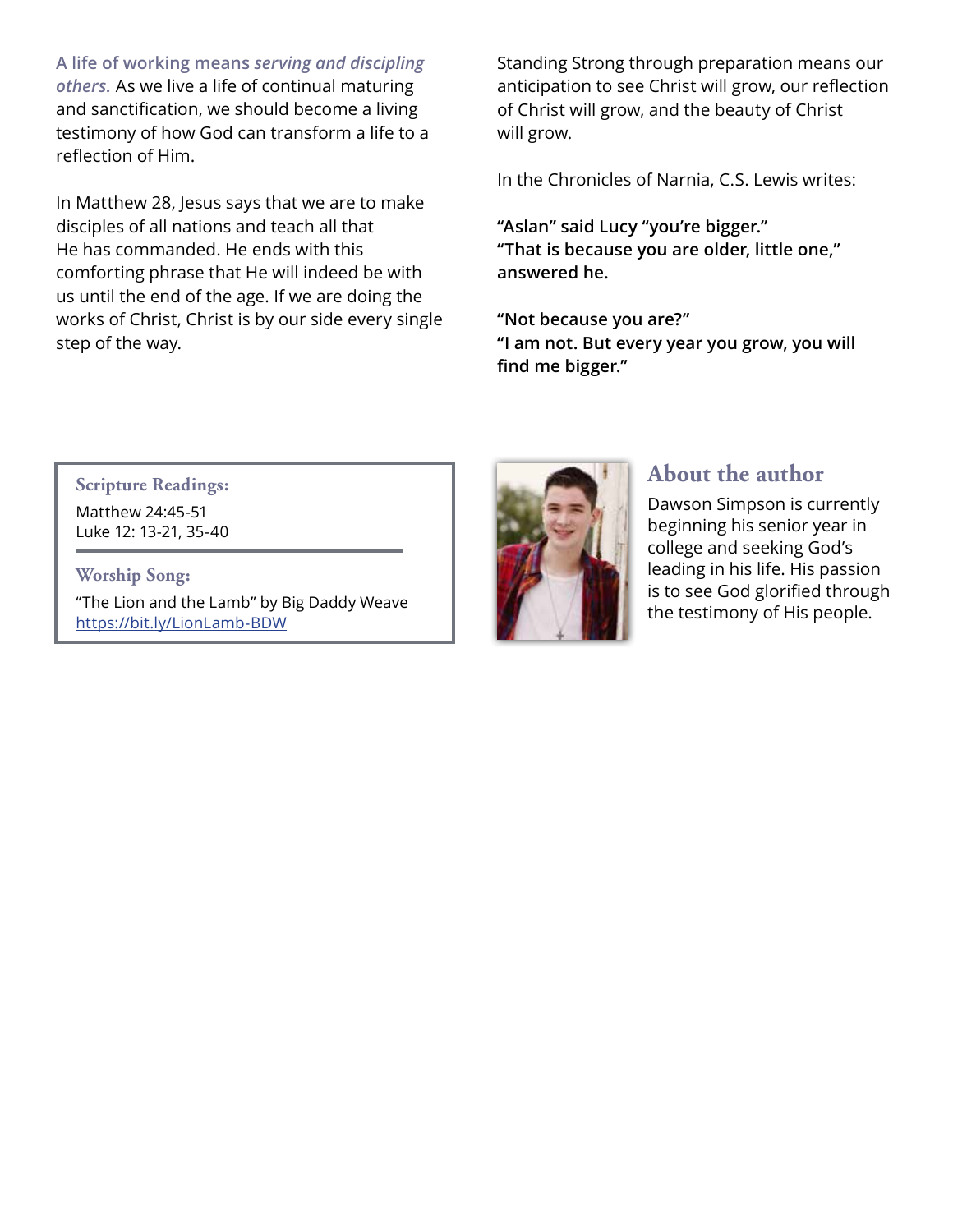

# **Standing Strong Means OBEDIENCE**

#### **EXODUS 19:5**

*"Now if you obey Me fully and keep my covenant, then out of all nations you will be My treasured possession."*

Dr. Charles Stanley says, *"Obedience is doing what God says, when He says it, how He says it, for whatever reason He says it, or with whom He says it."* If you are like me, all I hear when someone tells me to be obedient to God is, "Oh no, what if He ACTUALLY asks me to do something?!" I mean, I can be obedient when

it comes to things like loving my husband, praying, attending church, and reading my Bible, but what if He asks me to do something outside of my comfort zone?

In September 2019, after several years of feeling prompted but resisting, I picked up an application to be a volunteer at Agape Pregnancy Resource Center. I started filling it out and there was THE question, "Have you ever had an abortion?" WHAT?! I knew this was a mistake. I wanted to run. I wanted to rip up the application and go back to God and say, "Sorry! CLEARLY you have made a mistake. This is NOT where I'm supposed to be!" But He wouldn't let me go… "Trust Me."

I filled out the application and told the truth in obedience. *My obedience changed my life.* You see, I thought I was going to Agape to serve others, but God had led me to Agape to heal my shattered heart. He allowed me to grieve my baby for the very first time and then, in turn, help others heal as I lead them.

Now you might think that was a huge step of obedience and it was! What I have learned is that God is never done with His children. He isn't happy letting you "sit" in a blessing. He always has more blessings to give you and therefore more places to lead you when you obey. The phone rang about a year later… "Jodi, have you ever considered working at Agape?"

"Wow God…BUT…I have great health insurance, IPERS, security, a short commute…and honestly, I loved my job! God wouldn't want me to walk away from all that. He hasn't even laid out what the end goal is! He hasn't told me that it will be alright! He hasn't given me any specifics!"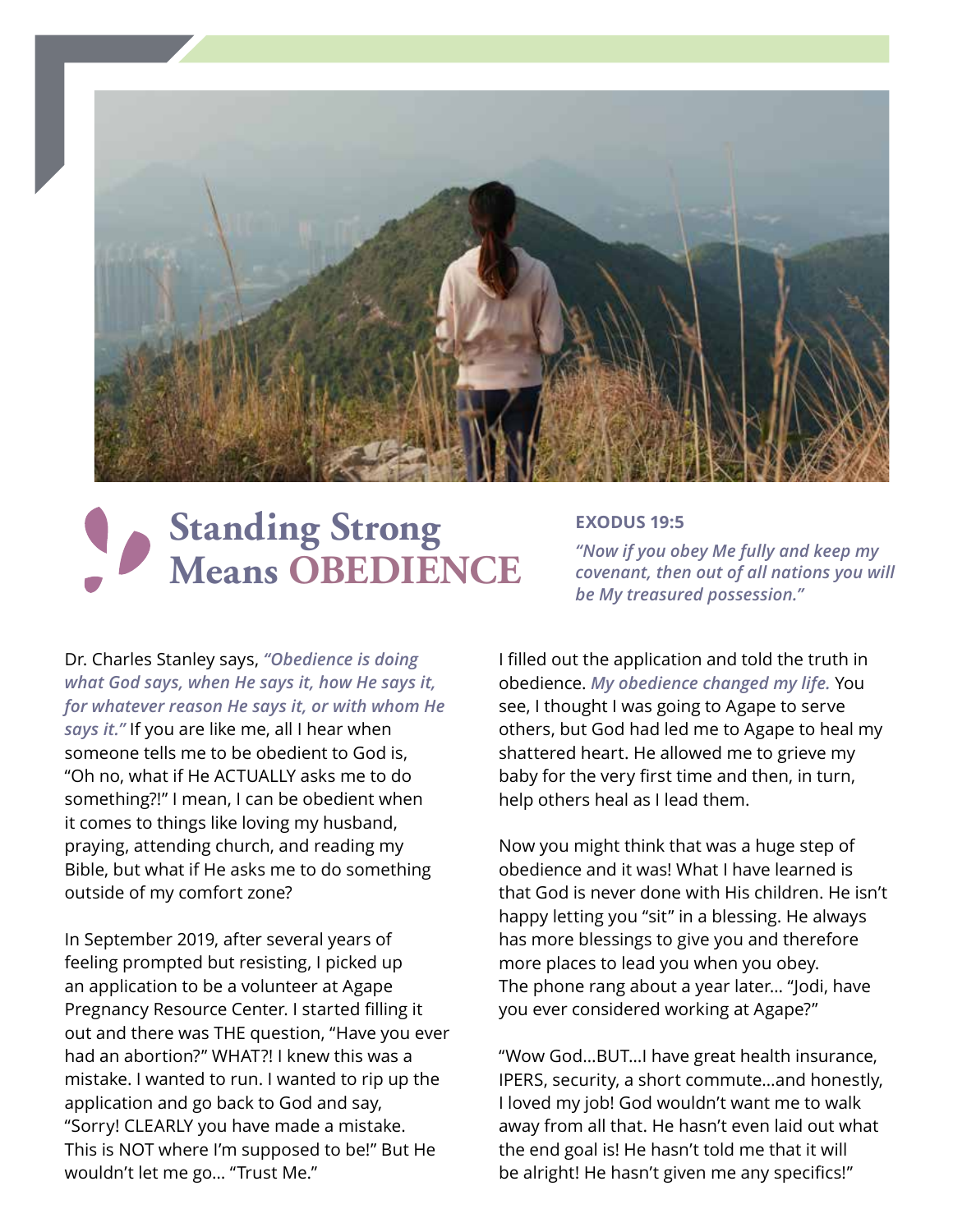Once again… "Trust me." I went to the Scriptures. God led and revealed my path:

Hebrews 11:8 NIV — *By faith Abraham, when called to go to a place he would later receive as his inheritance, obeyed, and went, even though he did not know where he was going.*

Mark 1:16-20 — *And Jesus said to them, "Follow Me, and I will make you become fishers of men." Immediately they left their nets and followed Him. Going on a little farther, He saw James the son of Zebedee, and John his brother, who were also in the boat mending the nets. Immediately He called them; and they left their father Zebedee in the boat with the hired servants and went away to follow Him.*

That's what God was asking me to do, **get up and go.** Just as Isaiah said, *"Then I heard the voice of the Lord saying, whom shall I send? And who will go for us?" And I said, "Here am I. Send me!"* Isaiah 6:8

No questions, no specifics, no guarantees. Just obey…and so I did.

That first step of obedience has led me to things I could never have imagined and opened doors to serve God I would have **never** walked through. I still don't know all the specifics, but I do know the One leading me. He knows the Way, so I will obey and follow Him wherever He leads.

**Scripture Readings:**

1 John 2:3-6; 5:2-3 1 Peter 2:12 John 13:17

#### **Worship Song:**

"Send Me" by Jenn Johnson feat. Chris Quilala https://bit.ly/SendMe-JJ



### **About the author**

Jodi Girard is the office manager of Agape Pregnancy Resource Center. She is passionate about serving God and sharing how God has used her brokenness and shaped her story to glorify Himself.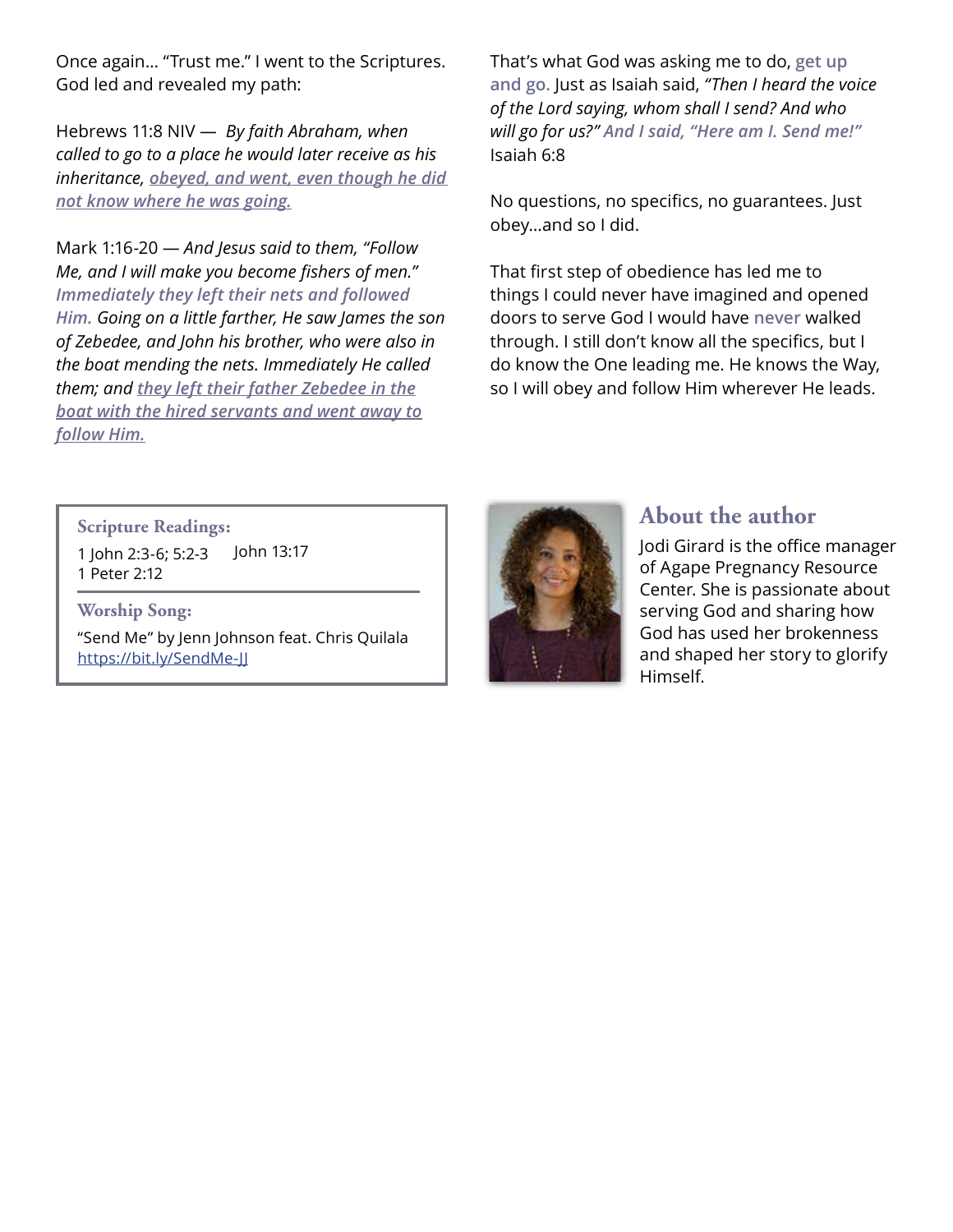

# **Standing Strong Means BEING COURAGEOUS**

Suffering. We've all experienced suffering. We all have seen bad things happen to good people. We have all seen the guilty go unpunished and the righteous be condemned to hardship. This world is like an upside-down, mixed-around version of what God says is right and true. We start to question our very thinking and start to pause at the absolutes of God's Word. We start to sip the "drinks" we are offered and we start to take our eyes off the prize.

Our reaction to the suffering, the unpredictable, and our own humanity is to seek the familiar and the human.

We begin to emulate "fake" courage, in other words - control. Controlling our emotions, our image, making plans, controlling schedules, friendships, social circles, jobs, our household,

### **JOSHUA 1:9**

*"Be strong and courageous. Do not be afraid; do not be discouraged, for the LORD your God will be with you wherever you go."* 

food, on and on....it is accepted, even respected, to look like we have it all together. The problem with this "controlled" life is that there is no possible way to keep everything together. This "fake" courage is ultimately driven by fear, anxiety, or pride.

#### Let me pose a question to you: *What if courage looks nothing like we think?*

What if courage is not being the ginormous athlete who is undefeated and confident...but an ill-equipped 16-year-old boy with no real skills who ultimately defeats an entire army?

What if courage is not being the beautiful girl chosen to be a queen over a country...but the girl who decides to risk her own life to save her nation?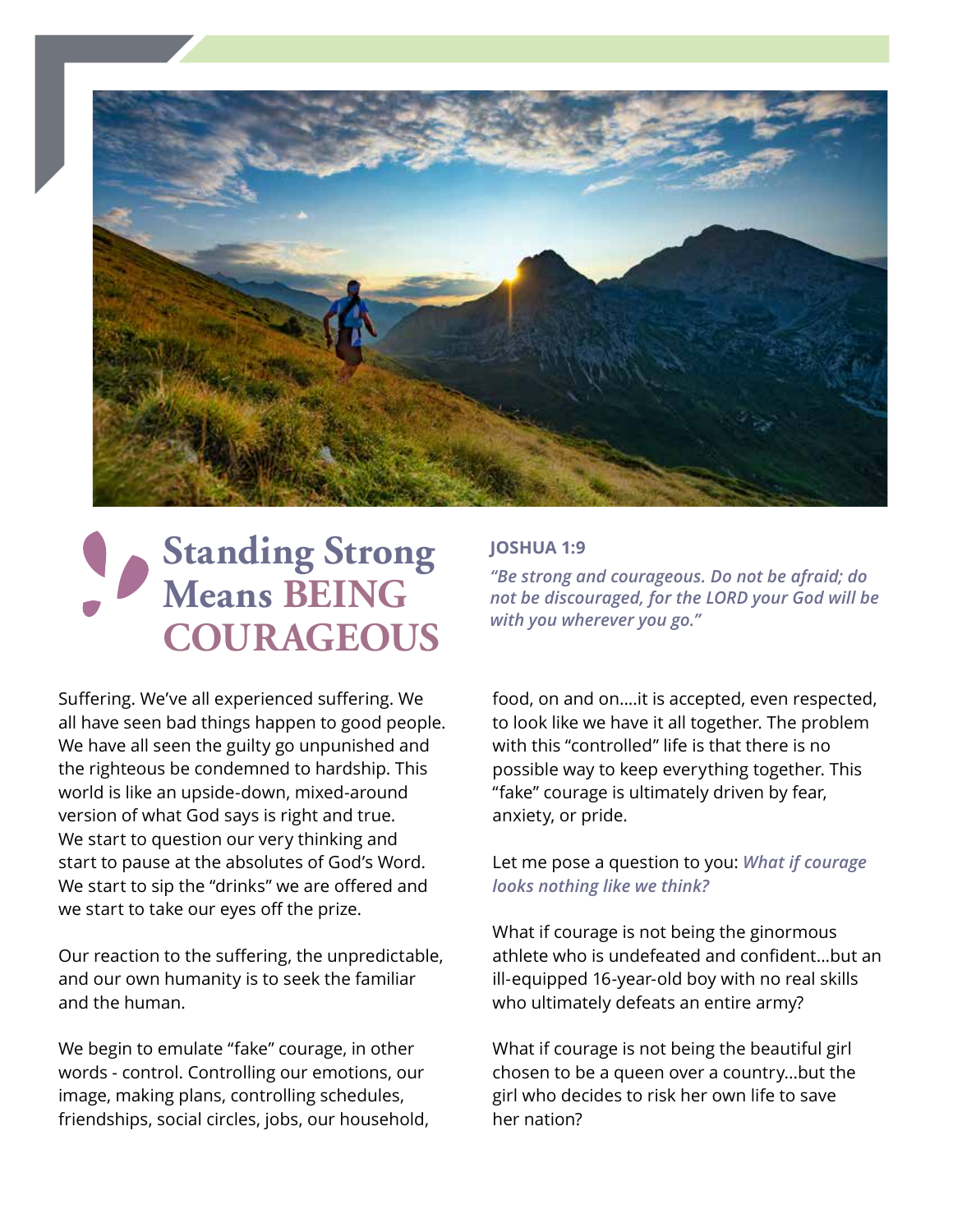What if courage is not being spoiled and the favorite son...but, when you are unjustly imprisoned for a crime, you still allow God to use you as His messenger?

What if courage is not being welcomed by the crowd waving palm branches...but when you are praying alone, sweating blood, knowing the sacrifice and pain You are to endure for those You have come to save?

What if courage is having the faith of a mustard seed?

What if courage is praying on our knees in the night?

What if courage is knowing God is strong enough for my lack of faith, strength, and belief?

What if courage is being obedient to God even if I don't want to be?

What if courage is facing all the brokenness of this world and believing that my God will someday make all things right once again?

What if courage is knowing that Jesus is all I need?

Hear this clearly: **You don't have to feel brave to be courageous.** God can handle all your hurts,

your pain, your anger, your yelling...God is the God who sees. He sees you and He will see you through.

In 1 Kings 17, the prophet Elijah was told by God to visit a widow. When Elijah got to her house, he asked her to use the rest of her oil and flour to feed him. This was going to be the widow and her son's final meal. "Do not be afraid," Elijah said to her. "Go and do as you have said. But first, make me a small cake of bread from what you have, and bring it out to me. Afterward, make some for yourself and your son, for this is what the Lord, the God of Israel, says: 'The jar of flour will not be exhausted, and the jug of oil will not run dry until the day the Lord sends rain upon the face of the earth.'" So, she went and did according to the word of Elijah..."

### **Being courageous is being scared but doing it anyway.**

So today, let us continue to work on learning to wait on God, listen to God, do what He is calling us to do without orchestrating how it goes, spend time with God, seek righteousness, and watch for God to intercede on our behalf...out of this kind of living, our actions will begin to appear as courageous because the One we serve is *strong* and people will see the dim reflection of Him in us.

#### **Scripture Readings:**

1 King 19: 9-13 Esther 4:15-5:3 Matthew 6:25-33

#### **Worship Song:**

"Passion-Holy Ground" Featuring Melodie Malone https://bit.ly/PassionHolyGround



### **About the author**

Leanna Simpson is currently the executive director of Agape Pregnancy Resource Center. Her foremost passion is being a follower of Jesus Christ. It is out of this passion that she desires to provide opportunities for people to know and love Him more.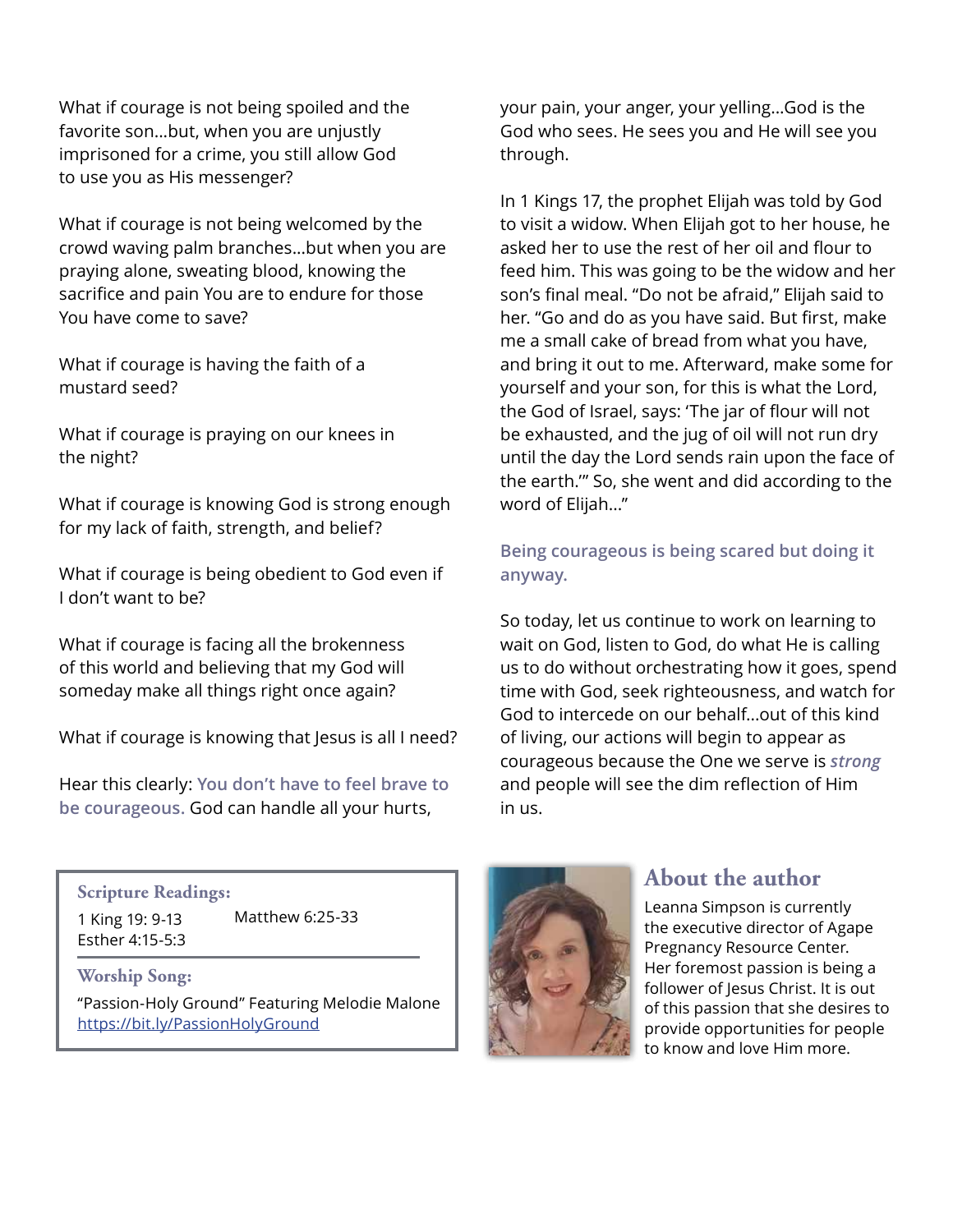

# **Standing Strong Means HOLDING OUR GROUND**

#### **EPHESIANS 6:14**

*"Stand your ground, putting on the belt of truth and the body armor of God's righteousness."* 

Last night as I lay in bed sleepless and praying, I thought about Deborah from the Bible. I picture her on a horse, with her sword drawn, and following God's charge into battle. She was a warrior, resolute in taking ground for God.

In this series, we have talked through how to both be equipped and have a spiritual posture of surrender. The question that I struggle with is: how do we remain strong when facing things that cause us to doubt God, our faith, and possibly even God's sovereignty?

Let me take you back to our high school days. If you have ever done a sport, or an extreme outdoor activity, how do we prepare? We talk through the mental game, the basics, the rules, the regulations, the parameters, and we learn the fundamentals of our position. Then we move into the equipment - the gear related to the game. We study it, and we become familiar

with how to be prepared for the game or activity that we are setting our sites on.

Now comes the random and seemingly non-sensical part: the line-drills, pull-ups, weight training, distance running, the overall breaking and building of the body for the game or the "end-goal." We run with team members. We have early morning and after school practices. We give up weekends, sleep, free time, and relaxation. Why? Because we understand one thing to be true: it is this preparation work that will allow us to stand strong in the game and fight for that long-anticipated victory!

The thing of life is this: we are in the "game" (i.e., battle). We are NEVER going to be on the bench. We are the "A team," whether we have done the preparation work or not. We do not have a seasonal schedule and we are not given a "heads-up."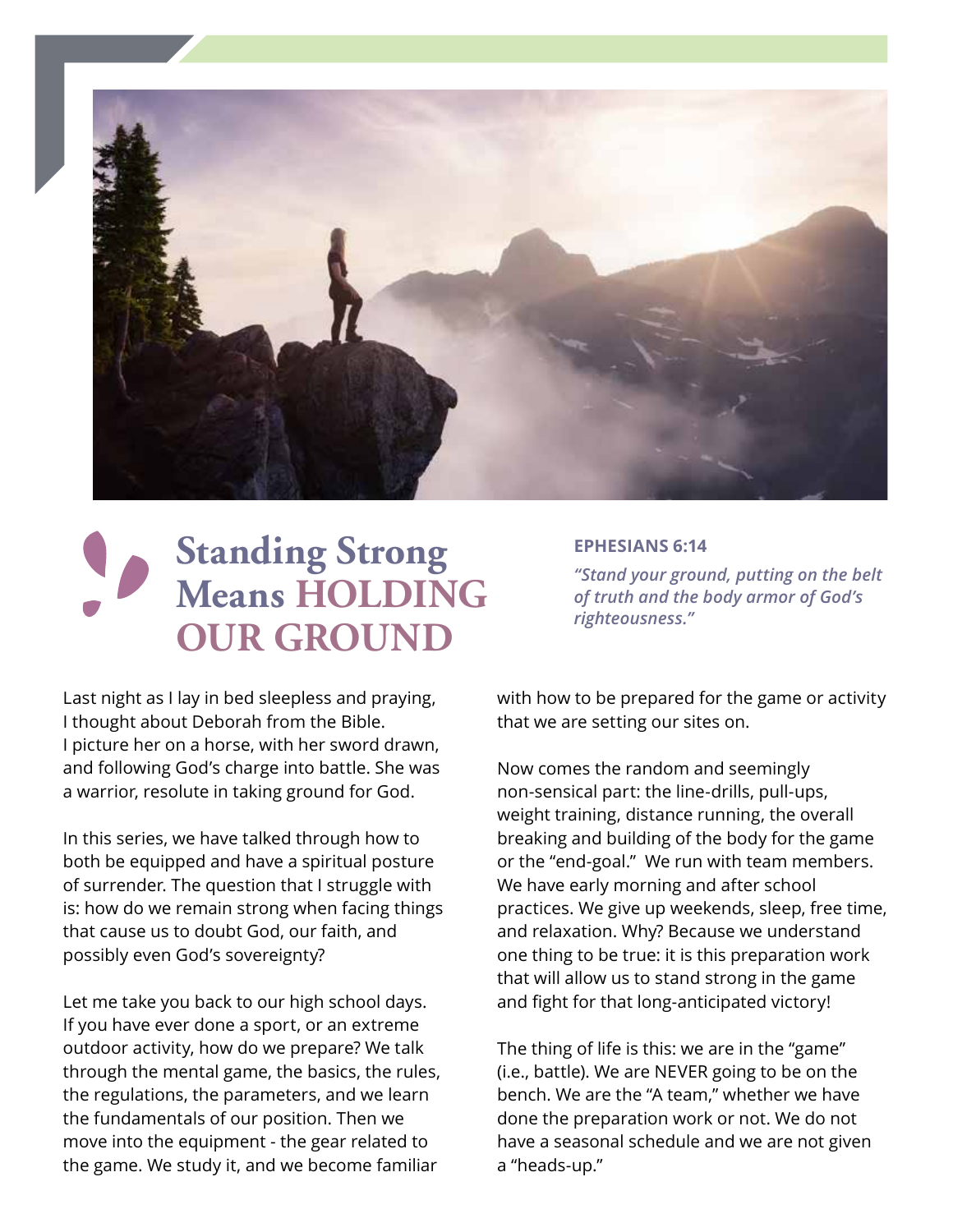In Ephesians 6:13 it says, "Therefore, take up the full armor of God, so that you will be able to resist in the evil day, and having done everything to stand firm."

**Standing Strong means taking our faith seriously enough to be prepared and ready for the battle** by praying, reading our Bibles, developing friendships that push us to spiritual

conversations, worshiping, journaling, and giving up our weekends, sleep, free time, and relaxation BECAUSE we are not sitting on the bench.

#### **Are we ready?**

Today, get on that horse, take up that sword, and take back ground for Jesus, my friends!

#### **Scripture Reading:** 1 Peter 1:1-25

**Worship Song:** "Same God" by Elevation Worship (feat. Jonsal Barrientes) https://bit.ly/SameGod-EW



### **About the author**

Leanna Simpson is currently the executive director of Agape Pregnancy Resource Center. Her foremost passion is being a follower of Jesus Christ. It is out of this passion that she desires to provide opportunities for people to know and love Him more.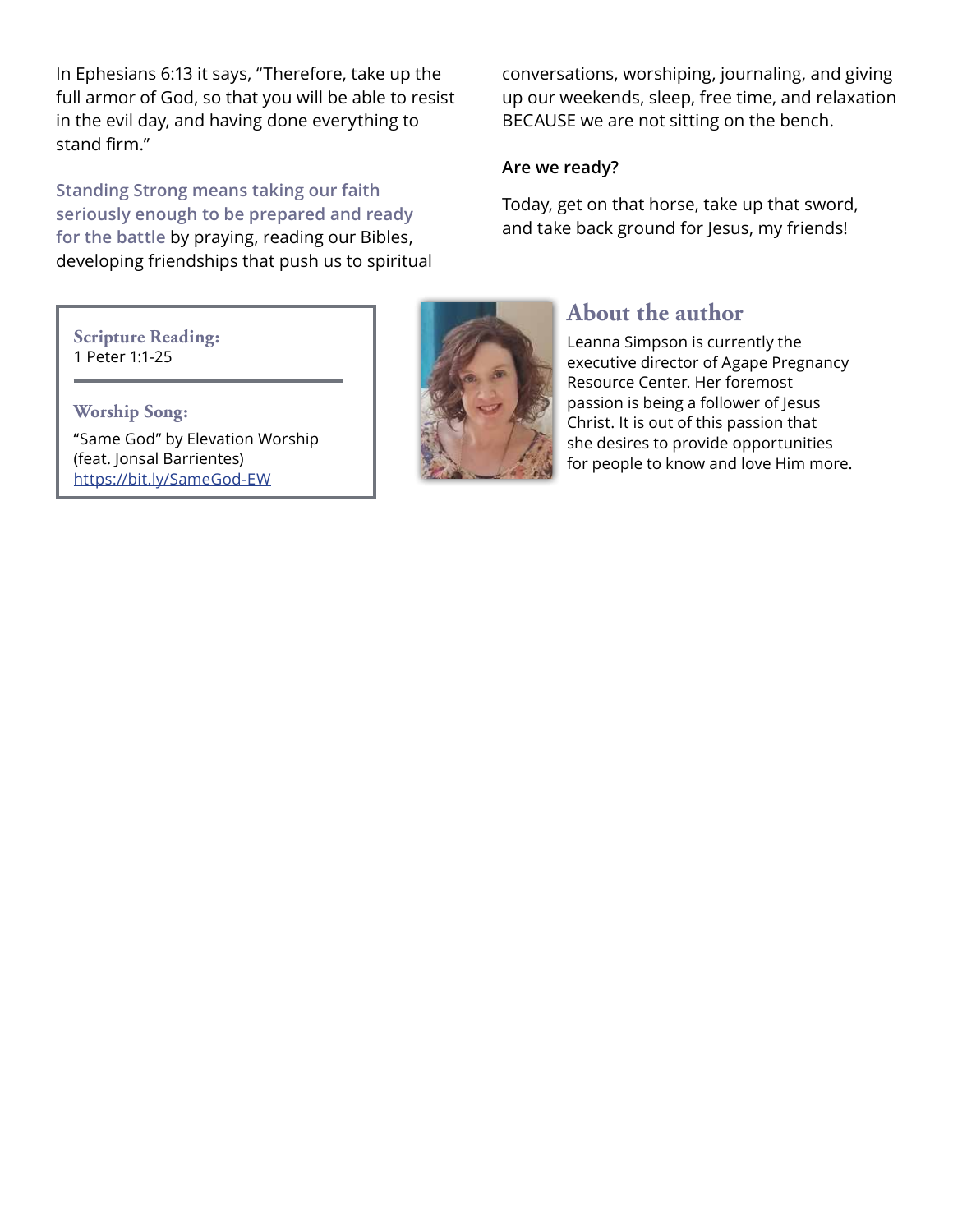## **Standing Strong Weekend Edition - SATURDAY**



#### **PSALM 121**

- $1$  I lift up my eyes to the mountains where does my help come from?
- 2 My help comes from the LORD, the Maker of heaven and earth.
- 3 He will not let your foot slip he who watches over you will not slumber;
- 4 indeed, he who watches over Israel will neither slumber nor sleep.
- <sup>5</sup> The LORD watches over youthe LORD is your shade at your right hand;
- $6$  the sun will not harm you by day, nor the moon by night.
- $7$  The LORD will keep you from all harmhe will watch over your life;
- <sup>8</sup> the LORD will watch over your coming and going both now and forevermore.

#### **Today's Take Away Truth:**

*Our problem is not that we expect too much from Jesus, it is that we expect too little from Jesus.*

**Worship Song:**

"Surrounded" by Michael W. Smith https://bit.ly/Surrounded-MWS